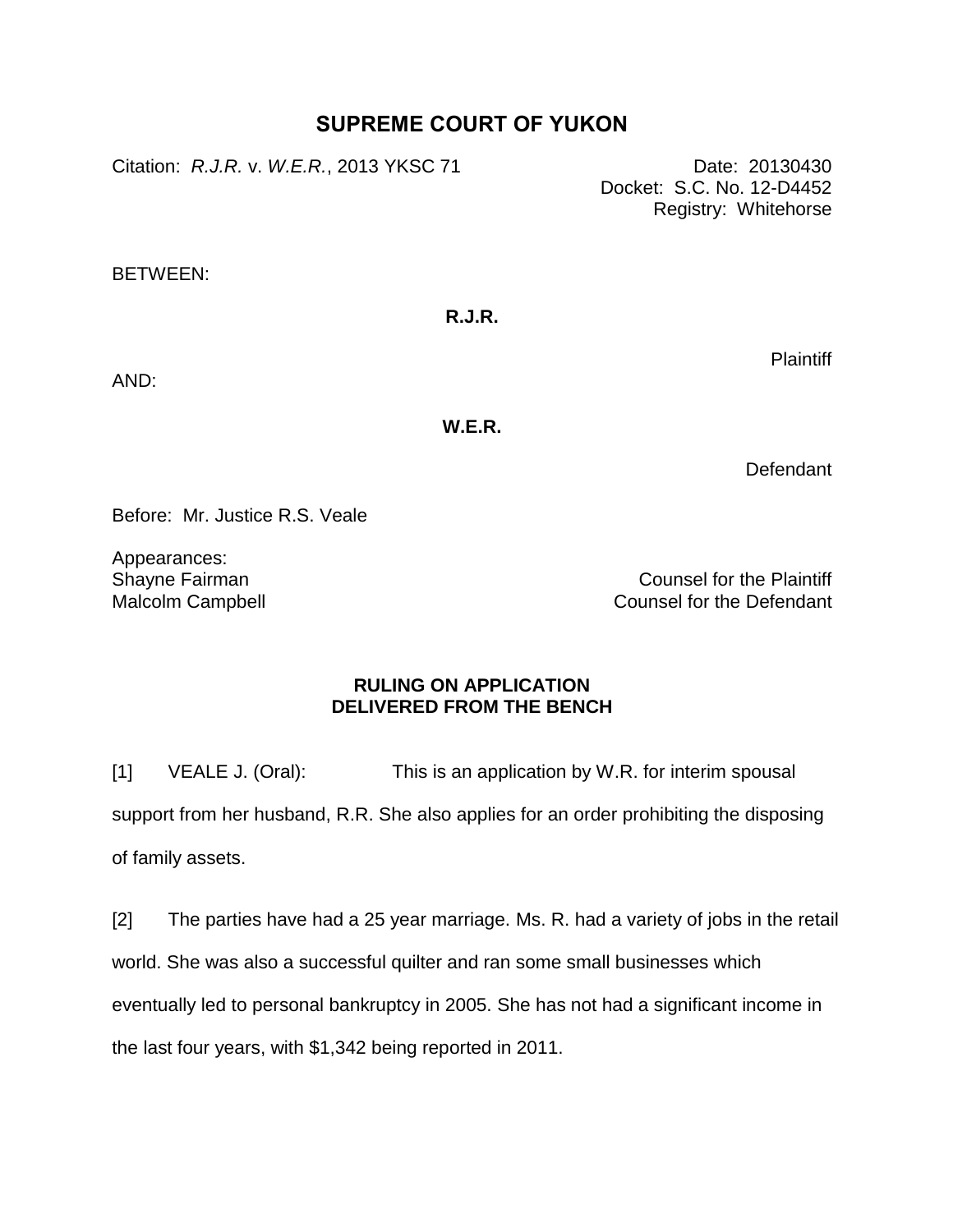[3] Mr. R., on the other hand, had a career in the mining business and was able to earn a substantial income of \$106,332 in 2010. However, disaster struck in May 2011 when Ms. R. had a stroke from which she is still recovering. Mr. R. left his camp mining job and remained closer to home to assist Ms. R. Mr. R. took a job with the town of Faro where they have a family home. Mr. R. earned \$59,542 in 2011. They separated in October 2011.

[4] Ms. R. has moved to Ontario, where she lives on a disability income of \$835.46 a month from the province of Ontario. While the medical documentation of her condition may be described as thin, it clearly indicates that she has severe medical problems with her eyes based on a condition of proliferative diabetic retinopathy, and wet and dry age related macular degeneration. She says she is legally blind. I infer from her receipt of a basic Ontario disability support program funding and the medical report that she is disabled, in great need, and living well below the poverty line. Her ability at age 58 to earn income in her condition is, at the very least, compromised as a result of her stroke and eye problems.

[5] Mr. R., who is 55 years old, has not had a similar health disaster. His income has declined as a result of not working in the camp mining sector and he may be having difficulty getting back into the high income earning position that he had in 2010. Mr. R.'s 2011 income was approximately \$60,000, and his 2012 income from a petroleum company in Whitehorse was \$36,906.51, but would be approximately \$40,000 on a full year calculation. He lives quite cheaply in Whitehorse in a new relationship, but maintains the family home in Faro.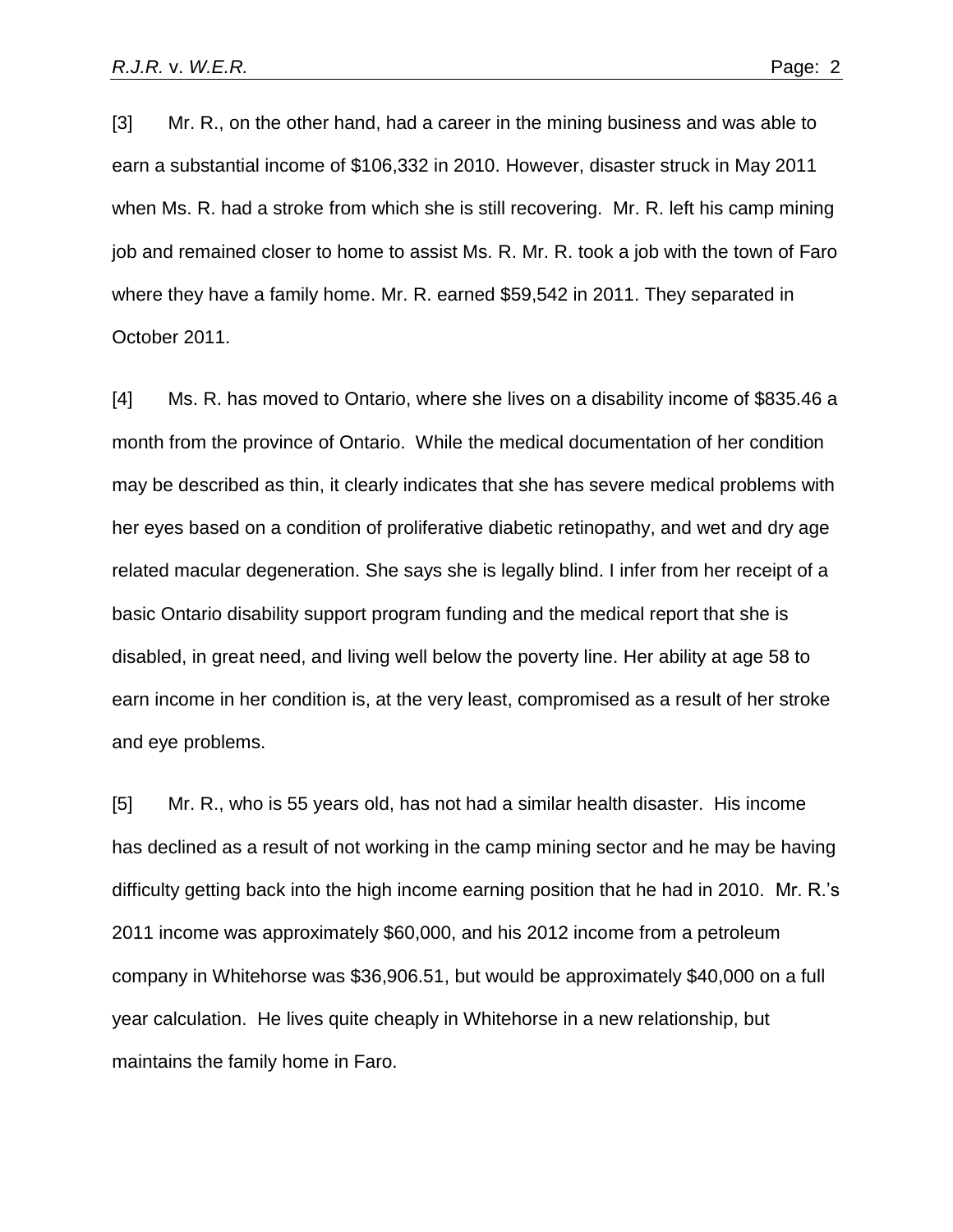[6] The law relating to interim spousal support orders was set out in *E.A.G.* v.

*D.L.G.*, 2010 YKSC 23 at para. 46, and there are four principles that I will repeat here:

- 1. Interim orders are intended to be short term to bridge the gap between the starting of the action and a decision on the merits;
- 2. Interim proceedings are summary in nature and provide rough justice at best;
- 3. The *Spousal Support Advisory Guidelines ("SSAG")* are designed to apply to interim spousal support as they provide a quick, easily calculated amount, and may be given substantial weight although they are not binding on the court;
- 4. While it is an error to consider only the means and needs to the exclusion of other factors, the means and needs will often be the most important factor.

[7] I find that Ms. R. is a great need, and for obvious health reasons, does not have the means to get back on her feet. Mr. R. has the ability to earn a large income in the camp mining business and he has reduced that income not for health reasons or inability, but because of the health difficulties suffered by Ms. R. Mr. R.'s income went from \$106,000 to approximately \$60,000 in one year, but he is now in Whitehorse in a new relationship at the lowest income he has earned in three years. Counsel for Ms. R. seeks \$2,500 interim support. Based on the submission that he is underemployed, counsel for Mr. R. admits that \$500 a month would be an appropriate order.

[8] As I indicated, interim spousal support applications provide very "rough justice" for the parties. The Court is given limited information without cross-examination. In my view, Ms. R.'s in great need because of her severe medical problems. On the other hand, Mr. R. has no medical evidence to support an inability to return to the camp mining sector for employment. Counsel have provided some assistance with DIVORCEmate Software, and I find that \$1,500 a month commencing March 1, 2013, is